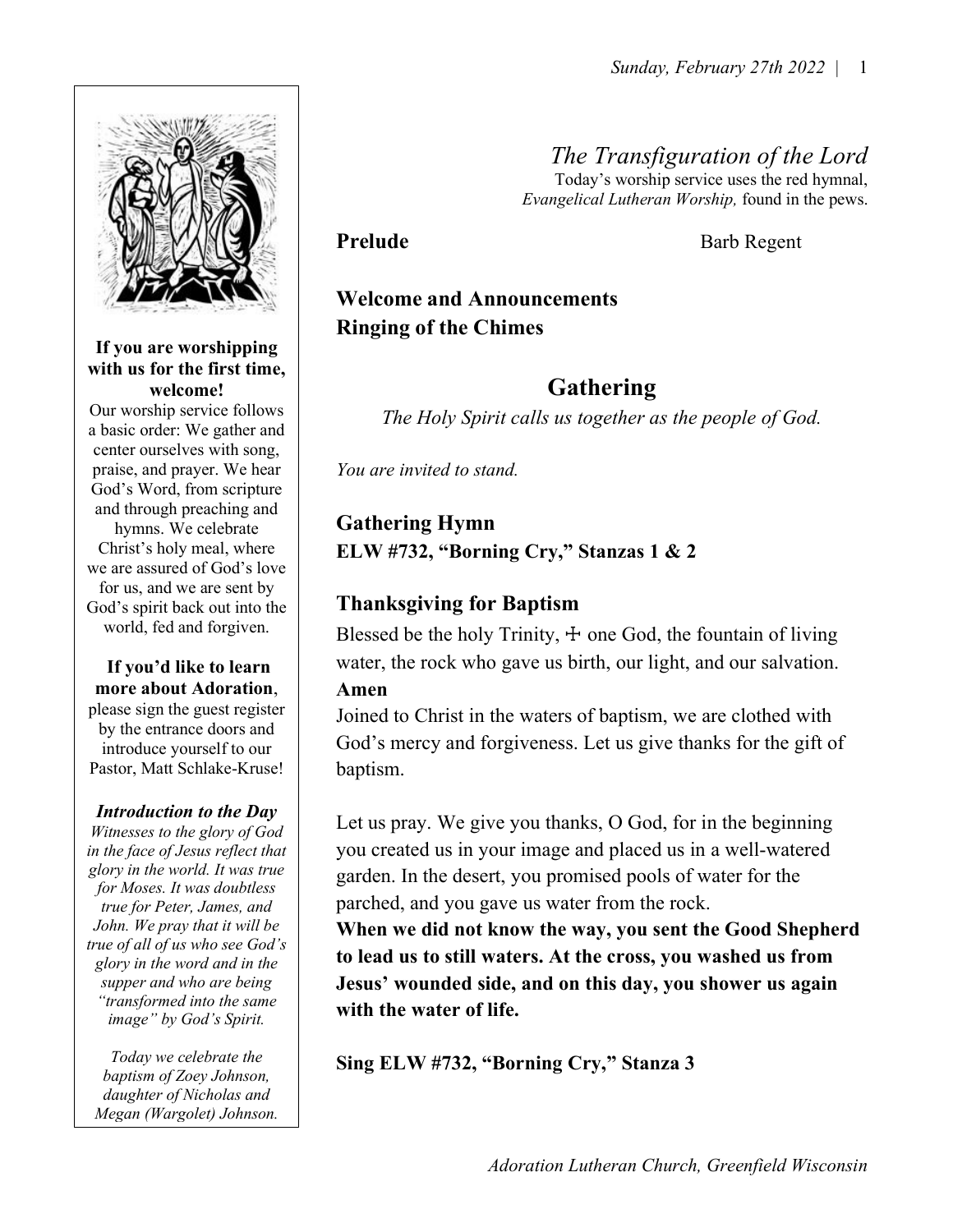People of God, in the baptismal waters we travel with Christ from death to life. Our past, our sin, our failure, our doubt, and our shame are drowned and gone here.

### You, O God, wash us in everlasting love.

Our fear, our confusion, our self-righteousness, our despair – ALL are washed away by grace.

You, O God, wash us with steadfast mercy.

Our pride, our hypocrisy, and other people's opinions of us no longer have the power to define us.

## You, O God, call us your beloved children.

The Spirit lives and moves through us now, a great and joyful mystery, so we may bring love and mercy into the world as the body of Christ.

You, O God, give us new life.

## Sing ELW #732, "Borning Cry," Stanza 4

We rejoice that God has claimed us in this baptismal grace, not by our own doing or believing but by God's mercy alone. We praise you for your salvation through water, for the water in this font, and for all water everywhere. Bathe us in your forgiveness, grace, and love. Satisfy all who thirst, and give us the life only you can give.

To you be given honor and praise through Jesus Christ, our living water, in the unity of the Holy Spirit, now and forever. Amen.

## Greeting

The grace of our Lord Jesus Christ, the love of God, and the communion of the Holy Spirit be with you all. And also with you.

## Prayer of the Day

Let us pray. Holy God, mighty and immortal, you are beyond our knowing, yet we see your glory in the face of Jesus Christ. Transform us into the likeness of your Son, who renewed our humanity so that we may share in his divinity, Jesus Christ our Lord, who lives and reigns with you and the Holy Spirit, one God, now and forever. Amen

ELCA musician John Ylvisaker's famous anthem, was commissioned for use during the church's exploration of baptism. This hymn is unique in how God addresses humanity from the singer's perspective. The Spirit of "Borning Cry" is one of God who loves us from the beginning of time and through all the seasons of our lives.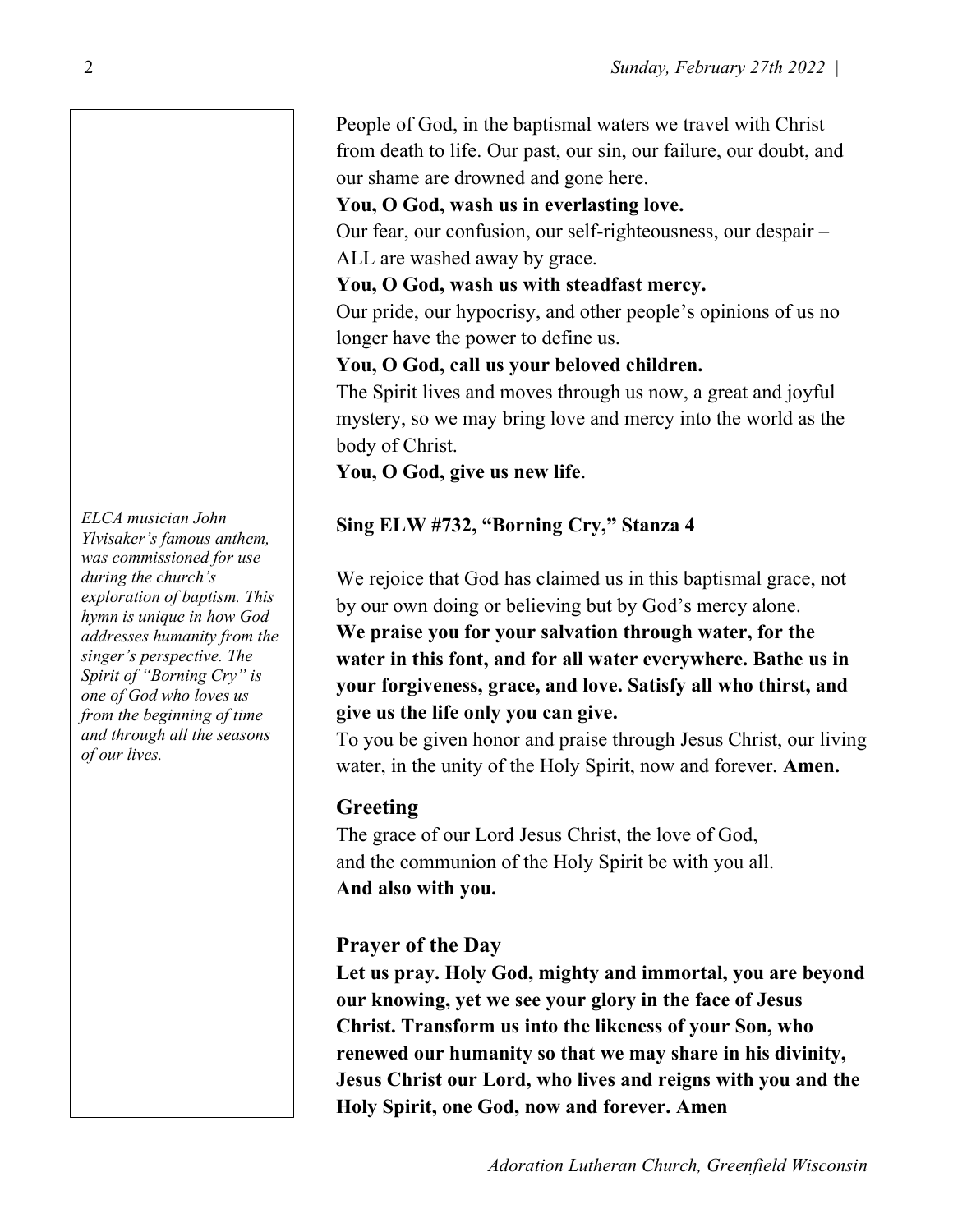Please be seated.

# Word

God speaks to us in scripture reading, preaching, and song.

# First Reading: Exodus 34:29-35

A reading from Exodus.

 $^{29}$ Moses came down from Mount Sinai. As he came down from the mountain with the two tablets of the covenant in his hand, Moses did not know that the skin of his face shone because he had been talking with God. <sup>30</sup>When Aaron and all the Israelites saw Moses, the skin of his face was shining, and they were afraid to come near him.

 $31$ But Moses called to them; and Aaron and all the leaders of the congregation returned to him, and Moses spoke with them. <sup>32</sup>Afterward all the Israelites came near, and he gave them in commandment all that the Lord had spoken with him on Mount Sinai. <sup>33</sup>When Moses had finished speaking with them, he put a veil on his face;  $34$  but whenever Moses went in before the Lord to speak with him, he would take the veil off, until he came out; and when he came out, and told the Israelites what he had been commanded, <sup>35</sup>the Israelites would see the face of Moses, that the skin of his face was shining; and Moses would put the veil on his face again, until he went in to speak with him.

Word of God, word of life. Thanks be to God.

# Psalm 99 (Read Responsively)

<sup>1</sup>The Lord reigns from the cherubim throne. Nations tremble, earth shakes!

<sup>2</sup>The Lord of Zion is great: High above all peoples. <sup>3</sup>Praise the great and fearful name: "Holy is the Lord!"

 $4$ Almighty ruler, you love justice, you strengthen the upright and secure equity for Jacob.

<sup>5</sup>Bow down to worship at God's feet, lift your voice in praise, "Holy is the Lord!"

<sup>6</sup>First among priests of the Lord were Moses, Aaron, and Samuel; they called out God's Name.

<sup>7</sup>The Lord heard them and spoke from a pillar of cloud; they honored each command.

 $8$ Our God did what was needed. It was yours, Lord to punish, yours to forgive sin.

 $9Bow$  down to worship the Lord. Give praise in God's holy place. "Holy is the Lord!" Our God!

Moses' face shone with the reflected glory of God after he received the Ten Commandments on Mount Sinai. The sight caused the Israelites to be afraid, so Moses wore a veil to mask the radiance of God's glory, taking it off when he spoke directly with God.

Echoes of Psalm 99 can be found in today's gospel reading—Moses as priest and prophet, the voice of God from the cloud, and the presence of God high on a mountain. The psalmist repeats the praise of God's rule: "Here. In this holy place. Sing praise!"

The Epistle from 2 Corinthians 3:12—4:2 is not read today.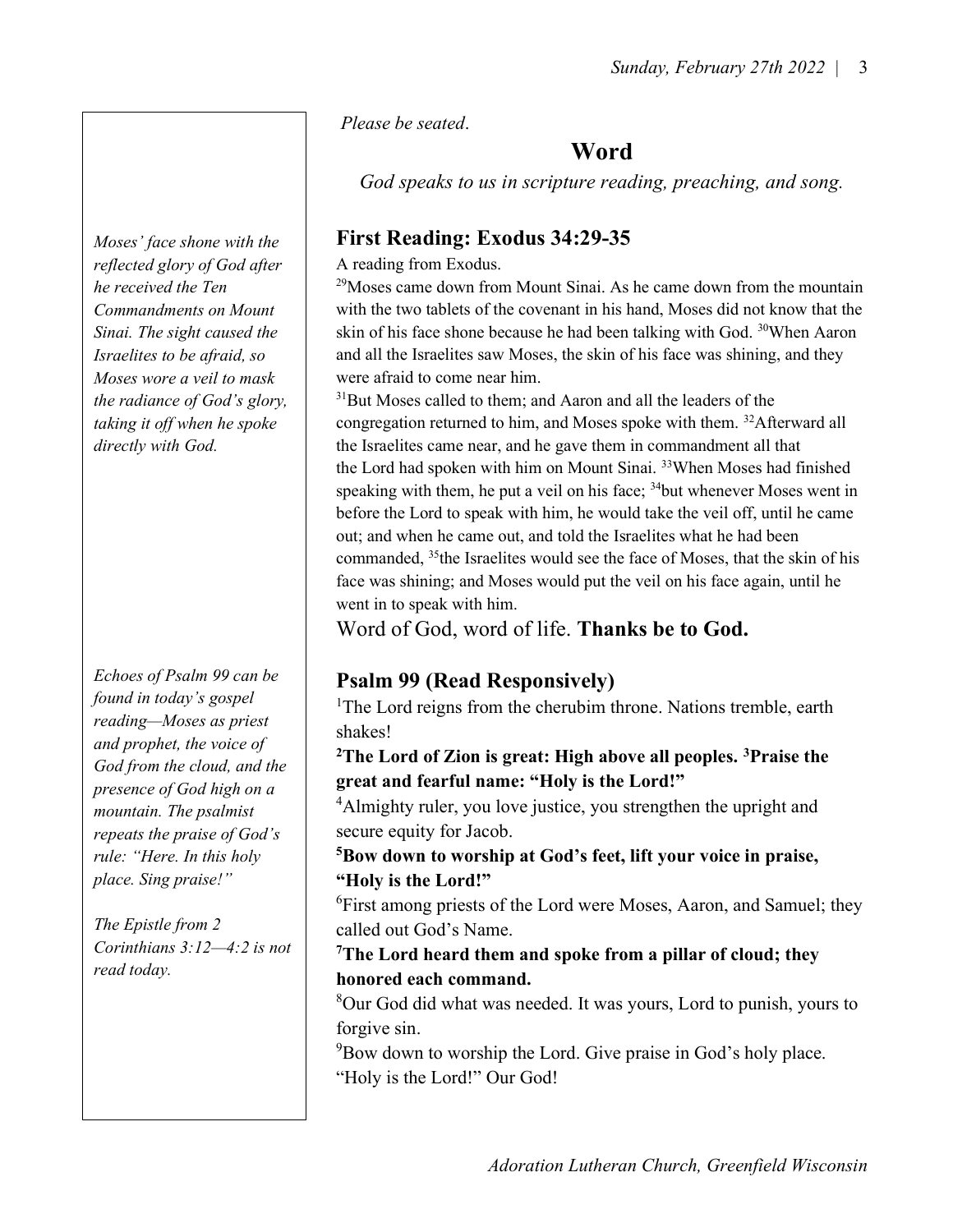The conversation about Jesus' suffering and death is enclosed in a dazzling foreshadowing of the resurrection. God affirms Jesus' identity, the disciples are stunned speechless, and Jesus resumes his mission with a demonstration of his power over evil.



## Gospel: Luke 9:28-43a

The holy gospel according to Luke. Glory to you, O Lord. <sup>28</sup>Now about eight days after these sayings Jesus took with him Peter and John and James, and went up on the mountain to pray. <sup>29</sup>And while he was praying, the appearance of his face changed, and his clothes became dazzling white. <sup>30</sup>Suddenly they saw two men, Moses and Elijah, talking to him. <sup>31</sup>They appeared in glory and were speaking of his departure, which he was about to accomplish at Jerusalem. <sup>32</sup>Now Peter and his companions were weighed down with sleep; but since they had stayed awake, they saw his glory and the two men who stood with him.  $33$  Just as they were leaving him, Peter said to Jesus, "Master, it is good for us to be here; let us make three dwellings, one for you, one for Moses, and one for Elijah"—not knowing what he said. <sup>34</sup>While he was saying this, a cloud came and overshadowed them; and they were terrified as they entered the cloud. <sup>35</sup>Then from the cloud came a voice that said, "This is my Son, my Chosen; listen to him!" <sup>36</sup>When the voice had spoken, Jesus was found alone. And they kept silent and in those days told no one any of the things they had seen.  $37$ On the next day, when they had come down from the mountain, a great crowd met him. <sup>38</sup>Just then a man from the crowd shouted, "Teacher, I beg you to look at my son; he is my only child. <sup>39</sup>Suddenly a spirit seizes him, and all at once he shrieks. It convulses him until he foams at the mouth; it mauls him and will scarcely leave him. <sup>40</sup>I begged your disciples to cast it out, but they could not." <sup>41</sup>Jesus answered, "You faithless and perverse generation, how much longer must I be with you and bear with you? Bring your son here." <sup>42</sup>While he was coming, the demon dashed him to the ground in convulsions. But Jesus rebuked the unclean spirit, healed the boy, and gave him back to his father. <sup>43a</sup>And all were astounded at the greatness of God.

The gospel of the Lord. Praise to you, O Christ.

### Sermon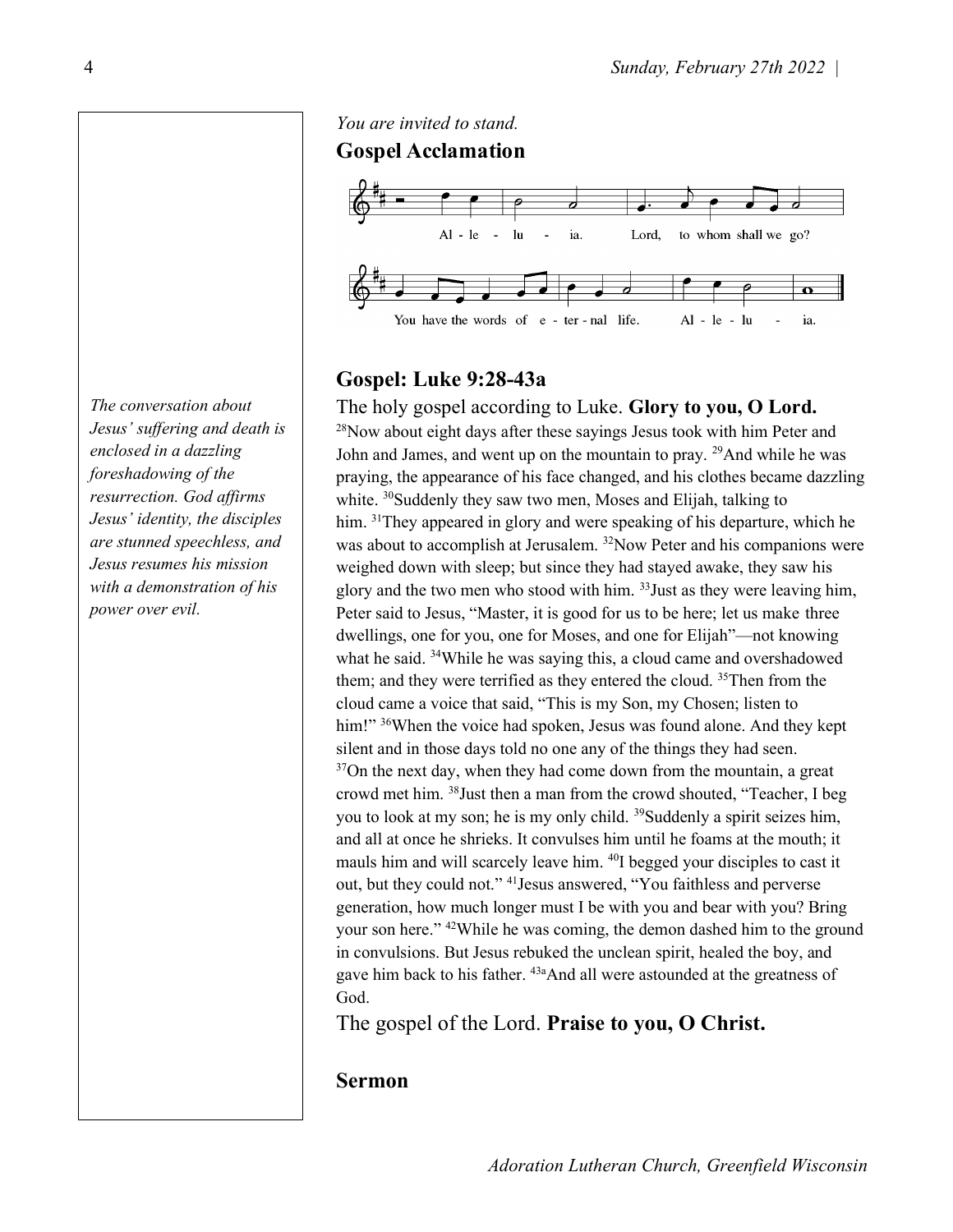Wednesday is a relatively **Presentation** Our hymn of the day is based on Luke's account of the Transfiguration and set to a tune adapted from J.S. Bach. Celebrating this festival as the last Sunday before Ash recent change in the church's calendar. Historically, August  $6<sup>th</sup>$  is the Feast of the Transfiguration. Mt. Tabor, a natural horst (a solitary mountain emerging from shifts in the earth's crust), stands alone as a high place in the valleys surrounding the Sea of Galilee, is presumed to be the mountain in our story.

The five-fold promises Zoey's parents today make on her behalf are the same promises she will affirm at confirmation when she comes of age.

## Hymn of the Day ELW #315, How Good Lord To Be Here

## The Sacrament of Holy Baptism Zoey Ann Johnson

 God, who is rich in mercy and love, gives us a new birth into a living hope through the sacrament of baptism. By water and the Word, God delivers us from sin and death and raises us to new life in Jesus Christ. We are united with all the baptized in the one body of Christ, anointed with the gift of the Holy Spirit, and joined in God's mission for the life of the world.

 Sponsors present the child. We present Zoey Ann for baptism.

 Parents affirm their desire to have their child baptized. Called by the Holy Spirit, trusting in the grace and love of God, do you desire to have your child baptized into Christ? We do.

 As you bring Zoey to receive the gift of baptism, you are entrusted with responsibilities:

> to live with her among God's faithful people, bring her to the word and the holy supper, teach her the Lord's Prayer, the Creed, and the Ten Commandments, place in her hands the holy scriptures, and nurture her in faith and prayer, so that she may learn to trust God, proclaim Christ through word and deed, care for others and the world God made, and work for justice and peace.

 Do you promise to help Zoey grow in the Christian faith and life? We do.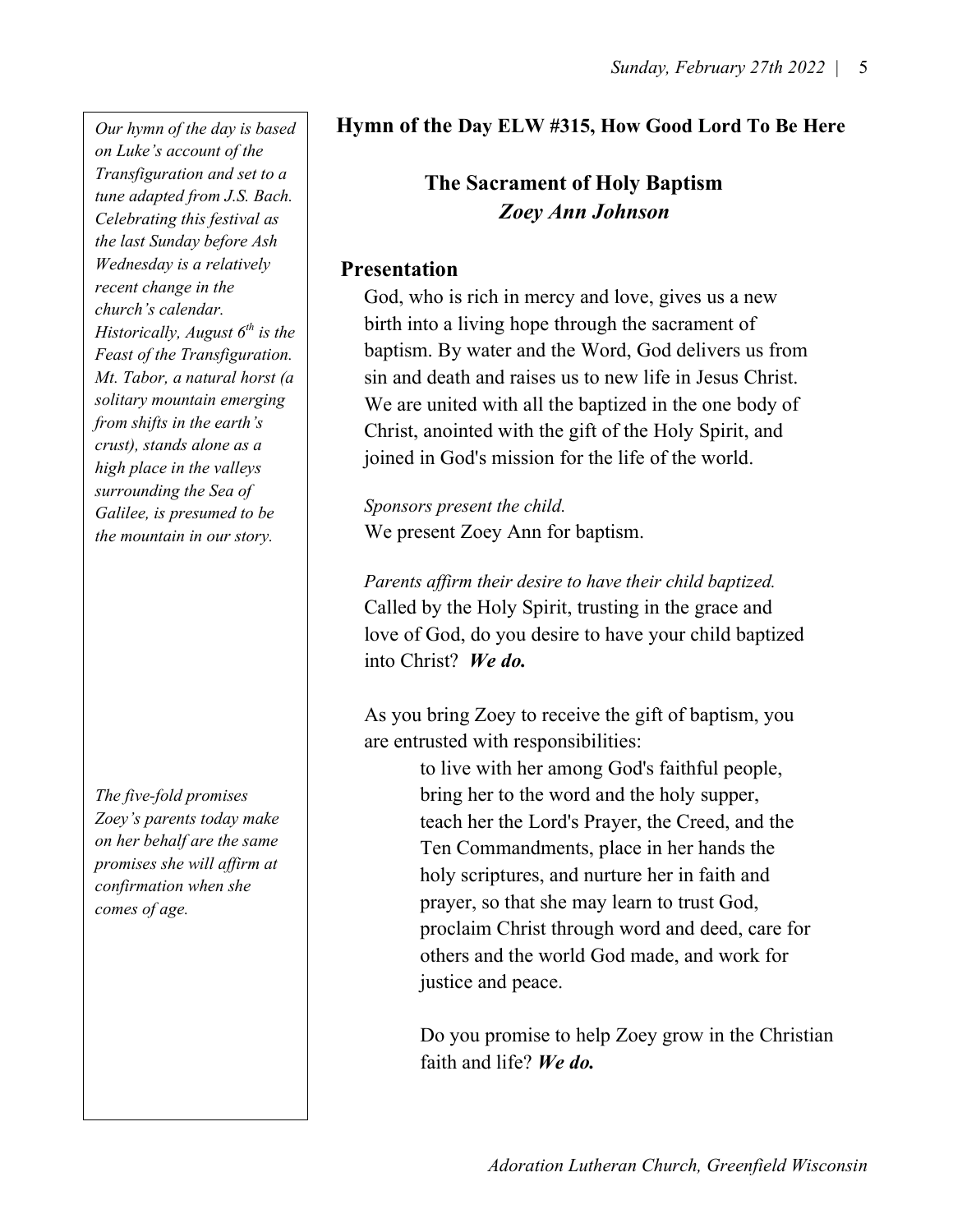### Sponsors affirm their calling to nurture and accompany the child in faith and life.

 Sponsors, do you promise to nurture Zoey in the Christian faith, as you are empowered by God's Spirit, and to help her live in the covenant of baptism and in communion with the church? We do.

 People of God, do you promise to support Zoey and pray for her in her new life in Christ? We do.

### You are invited to stand.

### Profession of Faith

 I ask you to profess your faith in Christ Jesus, reject sin, and confess the faith of the church.

> Do you renounce the devil and all the forces that defy God? I renounce them.

 Do you renounce the powers of this world that rebel against God? I renounce them.

 Do you renounce the ways of sin that draw you from God? I renounce them.

Do you believe in God the Father?

 I believe in God, the Father almighty, creator of heaven and earth.

 Do you believe in Jesus Christ, the Son of God? I believe in Jesus Christ, God's only Son, our Lord, who was conceived by the Holy Spirit, born of the virgin Mary, suffered under Pontius Pilate, was crucified, died, and was buried; he descended to the dead. On the third day he rose again; he ascended heaven, he is seated at the right hand of the Father, and he will come to judge the living and the dead. Do you believe in God the Holy Spirit? I believe in the Holy Spirit, the holy catholic church, the communion of saints, the forgiveness of sins, the resurrection of the body, and the life everlasting.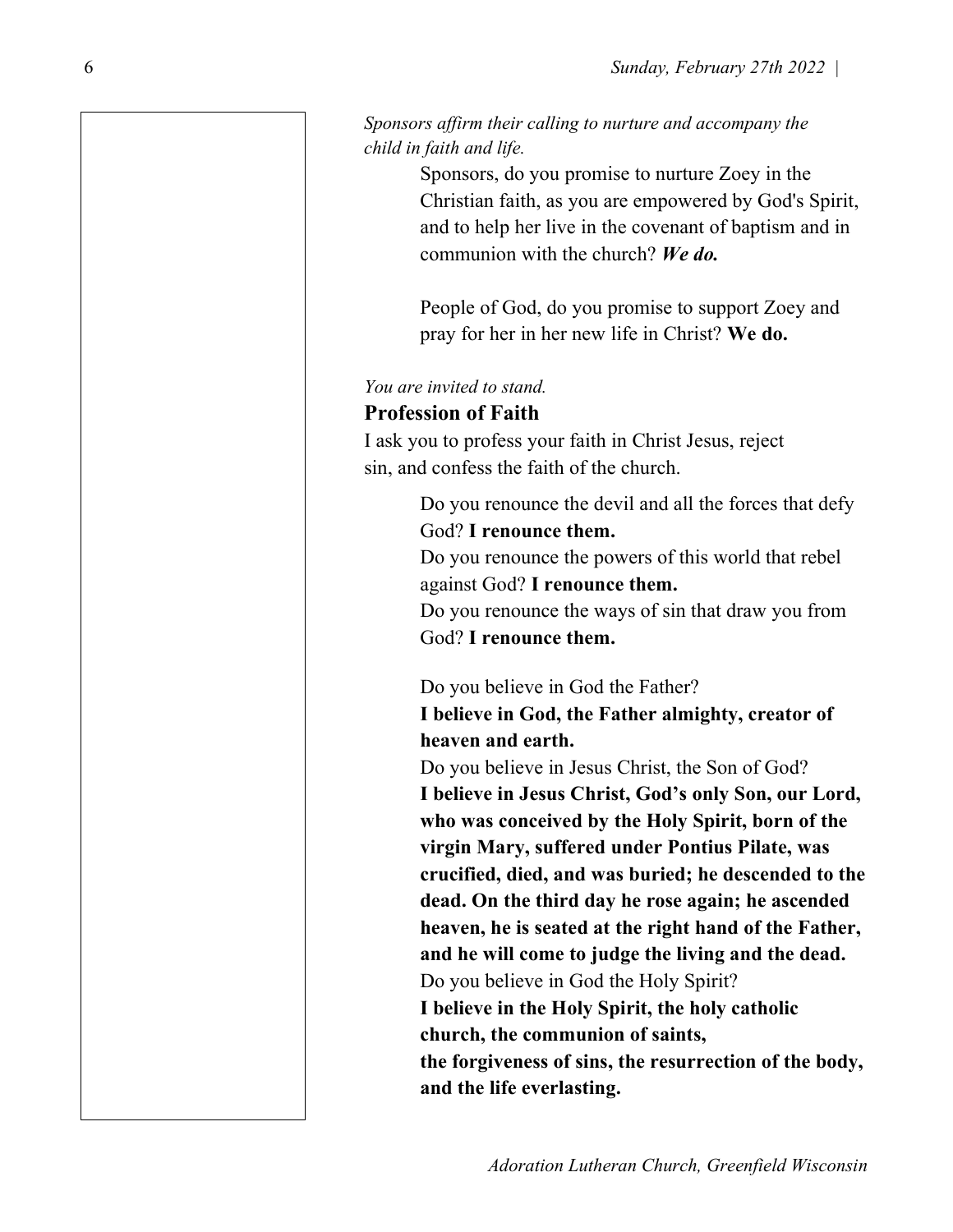Children are now invited to come toward the font for a closer view of the baptism. You may be seated.

## Thanksgiving at the Font

 The Lord be with you. And also with you. Let us give thanks to the Lord our God.

It is right to give our thanks and praise.

 Blessed are you, O God, maker and ruler of all things. Your voice thundered over the waters at creation. You water the mountains and send springs into the valleys to refresh and satisfy all living things.

 Through the waters of the flood you carried those in the ark to safety. Through the sea you led your people Israel from slavery to freedom. In the wilderness you nourished them with water from the rock, and you brought them across the river Jordan to the promised

 By the baptism of his death and resurrection, your Son Jesus has carried us to safety and freedom. The floods shall not overwhelm us, and the deep shall not swallow us up, for Christ has brought us over to the land of promise. He sends us to make disciples, baptizing in the name of the Father, and of the Son, and of the Holy Spirit.

 Pour out your Holy Spirit; wash away sin in this cleansing water; clothe the baptized with Christ; and claim your daughters and sons, no longer slave and free, no longer male and female, but one with all the baptized in Christ Jesus, who lives and reigns with you in the unity of the Holy Spirit, one God, now and forever. Amen.

## Baptism

Zoey Ann, you are baptized in the name of the Father, and of the Son, and of the Holy Spirit. Amen.

brought about new life back and. In 1523, Martin Luther wrote his Little Book of Baptism. In it, he added something he called the "Flood Prayer" to the baptismal liturgy. In this prayer, we give thanks for all the ways God has used water and for God's promise to bring about new life. The prayer also connects the newly baptized person to the larger biblical narrative, emphasizing that just as God then, so God continues to bring about new life here and now.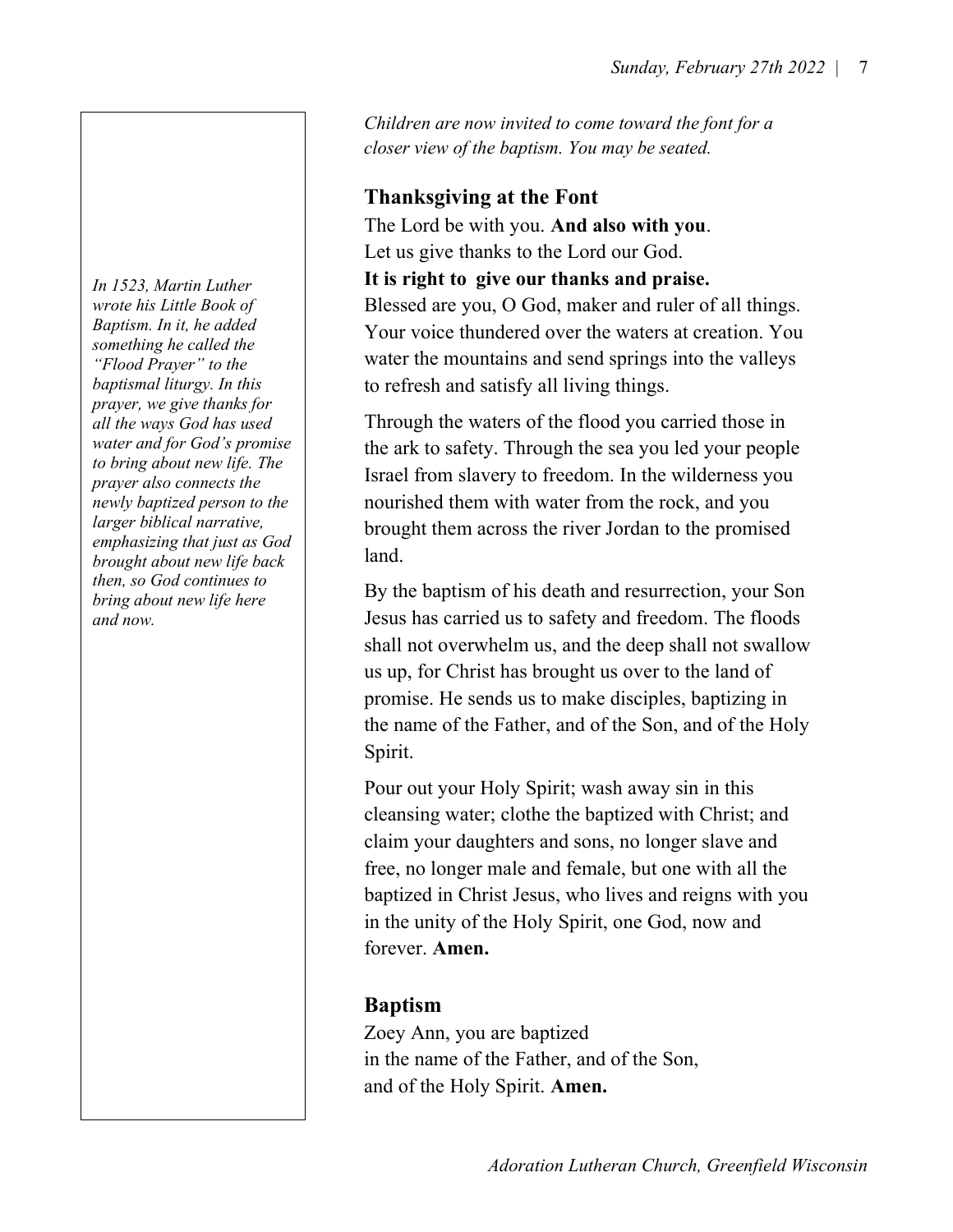Let us pray. We give you thanks, O God, that through water and the Holy Spirit you give your daughters and sons new birth, cleanse them from sin, and raise them to eternal life.

 Sustain Zoey with the gift of your Holy Spirit: the spirit of wisdom and understanding, the spirit of counsel and might, the spirit of knowledge and the fear of the Lord, the spirit of joy in your presence, both n now and forever. Amen.

 Zoey, child of God, you have been sealed by the Holy Spirit and marked with the cross of Christ forever. Amen.

Jesus said, I am the light of the world. Whoever follows me will have the light of life. Let us welcome the newly baptized. Zoey, we welcome you into the body of Christ and into the mission we share: join us in giving thanks and praise to God and bearing God's creative and redeeming word to all the world.

## Prayers of Intercession

The Spirit of the Lord is poured out upon us in abundance; so we are bold to pray for the church, the world, and all that God has made.

Transform us by your greatness, O God. Send us down the mountain to share joy with all people. Make us agents of change, confident that your hope will vanquish despair and your goodness will conquer evil.

God of grace, hear our prayer.

 $\mid$  Today we present Zoey and  $\mid$  Welcome her family with a candle, a symbol of the ever-present light of Christ, that burns brightly in their lives.

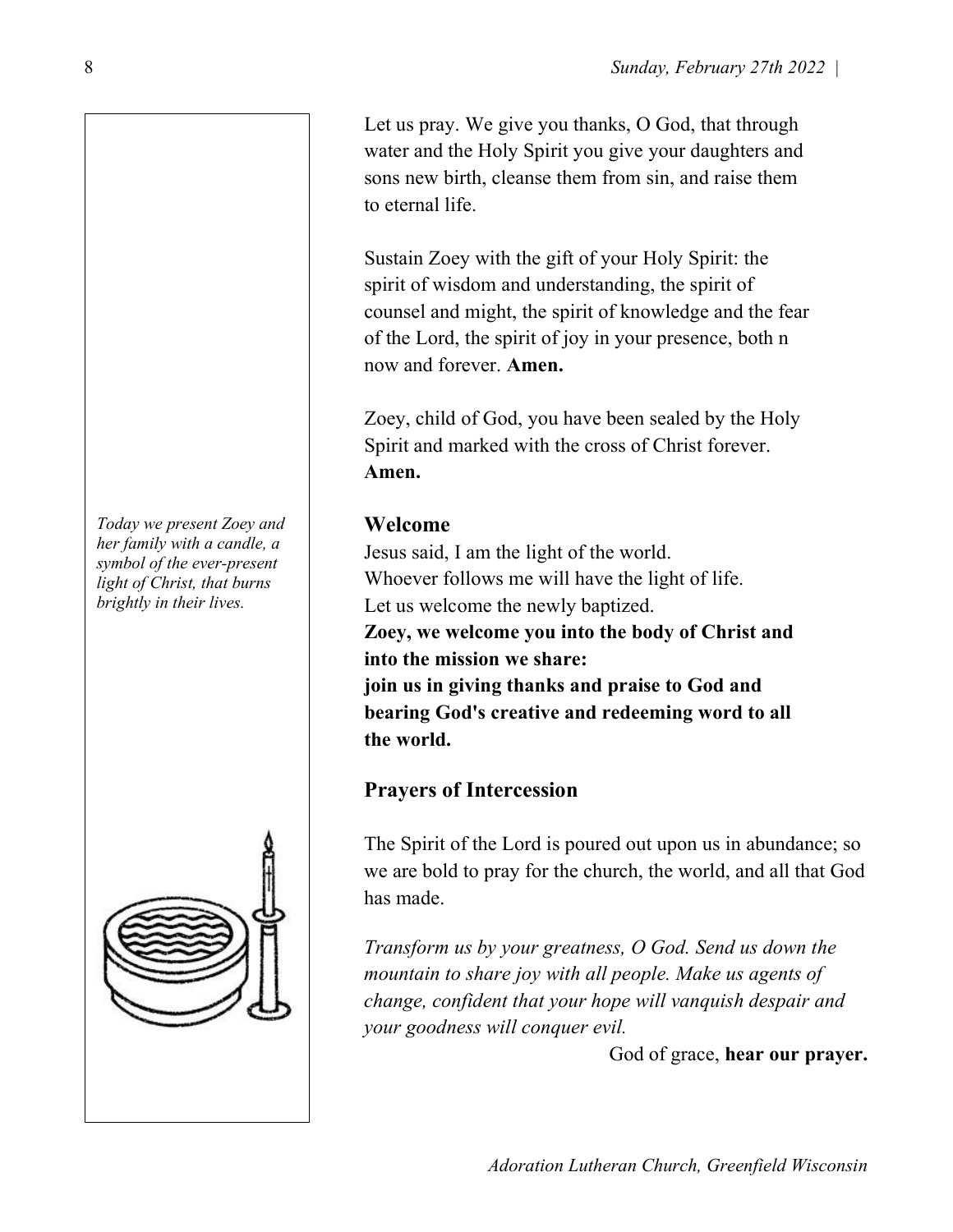Januchowski); Shelby (friend COVID cases. We lift up in our prayers: John Imp; Jan Rinderle; Chyanna and her newborn daughter Evangeline; Lindsay Pelaez (niece of Tim and Katie Schmidt); Betty Wing; Joani Bettin; Joyce Weinert; Darlene Witkowiak; Bob Bauer; for an individual with good health tests; Keith (Sandy Eigner's brotherin-law); Bill (friend of the Lazaris family); Jeremy (nephew of Tom Nowakowski); Karen (Sandy Ringwall's sister); Susan (daughter of Darlene Witkowiak); Caroline (daughter of Jill Lindberg); Scott and Debbie (family of Margaret Duris); Jerry Pritcher (friend of Crystal of Crystal); and the Daniels family, specifically Taylor. We give thanks for the healing and recovery of many friends and family recovering from recent We continue to pray for: an

end to violence and greater safety in our communities; for Afghan refugees in the United States and in Wisconsin; For those impacted severely by climate change, especially parts of the Western United States experiencing "megadrought" conditions, For the escalating situation at the Russia/Ukraine border.

The mountains and valleys sing your praise. Dazzle us with your presence in every landscape: bluffs built by ancient glaciers, canyons carved by flowing rivers, flat horizons with uninterrupted views, and sands shaped by ocean tides. God of grace, hear our prayer.

You love justice and establish equity. Strengthen leaders of local governments, community nonprofits, and grassroots campaigns. Bless them with gifts of integrity, creativity, science. Build up safe and joyful communities where all people may thrive.

### God of grace, hear our prayer.

Heal those who are in distress especially those we name before you today. Give patience to those waiting for answers. Grant hope to those who have reached the limits of treatment. Give compassionate hearts to those who accompany loved ones through illness and uncertainty.

God of grace, hear our prayer.

Blessed are they who listened to Christ's voice in this life and now rest with him. Transform us from glory into glory, and give us your peace, that we do not lose heart.

God of grace, hear our prayer.

Since we have such great hope in your promises, O God, we lift these and all of our prayers to you in confidence and faith; through Jesus Christ our Savior. Amen.

### Peace

The peace of Christ be with you always. And also with you.

## Meal

God feeds us with the presence of Jesus Christ.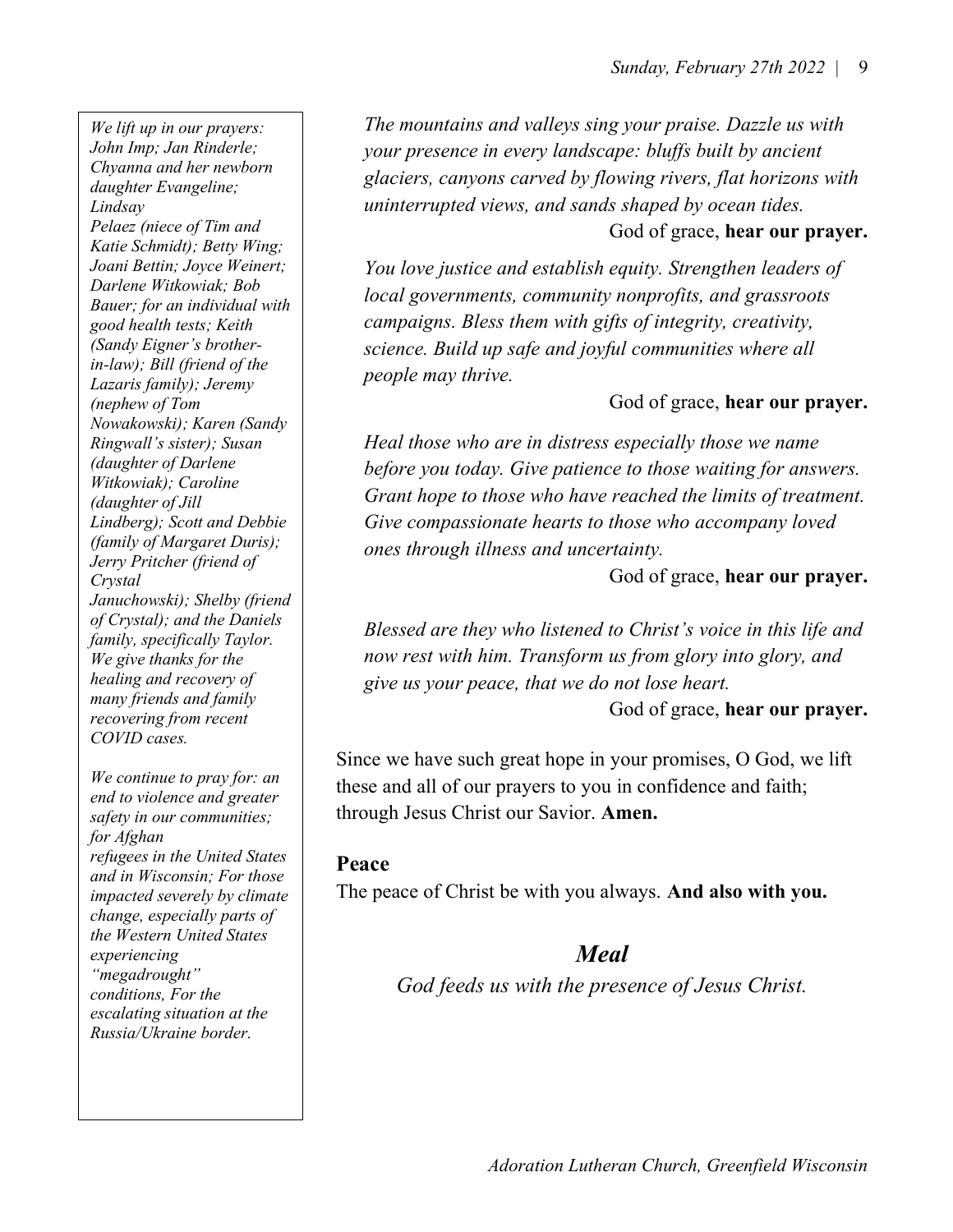"The Eucharistic Prayer is both ancient in form and diverse in content." When used, the whole text is a Trinitarian prayer addressed to God the Father in which we remember with joy and thanksgiving what Jesus Christ has accomplished for us through the Holy Spirit. Though the pastor may have the speaking part, they are in prayer with and on behalf of the whole

community. So, the Eucharistic Prayer is the prayer of the whole assembly; it is your prayer and mine." -H.A. Hall

## Preparation Prayer

Let us pray. Blessed are you, O God, Sovereign of the universe. You offer us new beginnings and guide us on our journey. Lead us to your table, nourish us with this heavenly food, and prepare us to carry your love to a hungry world, in the name of Christ our light. Amen.

## Great Thanksgiving

The Lord be with you. And also with you. Lift up your hearts. We lift them to the Lord. Let us give thanks to the Lord our God. It is right to give our thanks and praise.

## Preface

It is indeed right, our duty and our joy, that we should at all times and in all places give thanks and praise to you, almighty and merciful God, through our Savior Jesus Christ; who on this day overcame death and the grave, and by his glorious resurrection opened to us the way of everlasting life. And so, with all the choirs of angels, with the church on earth and the hosts of heaven, we praise your name and join their unending hymn:

### Sanctus



Adoration Lutheran Church, Greenfield Wisconsin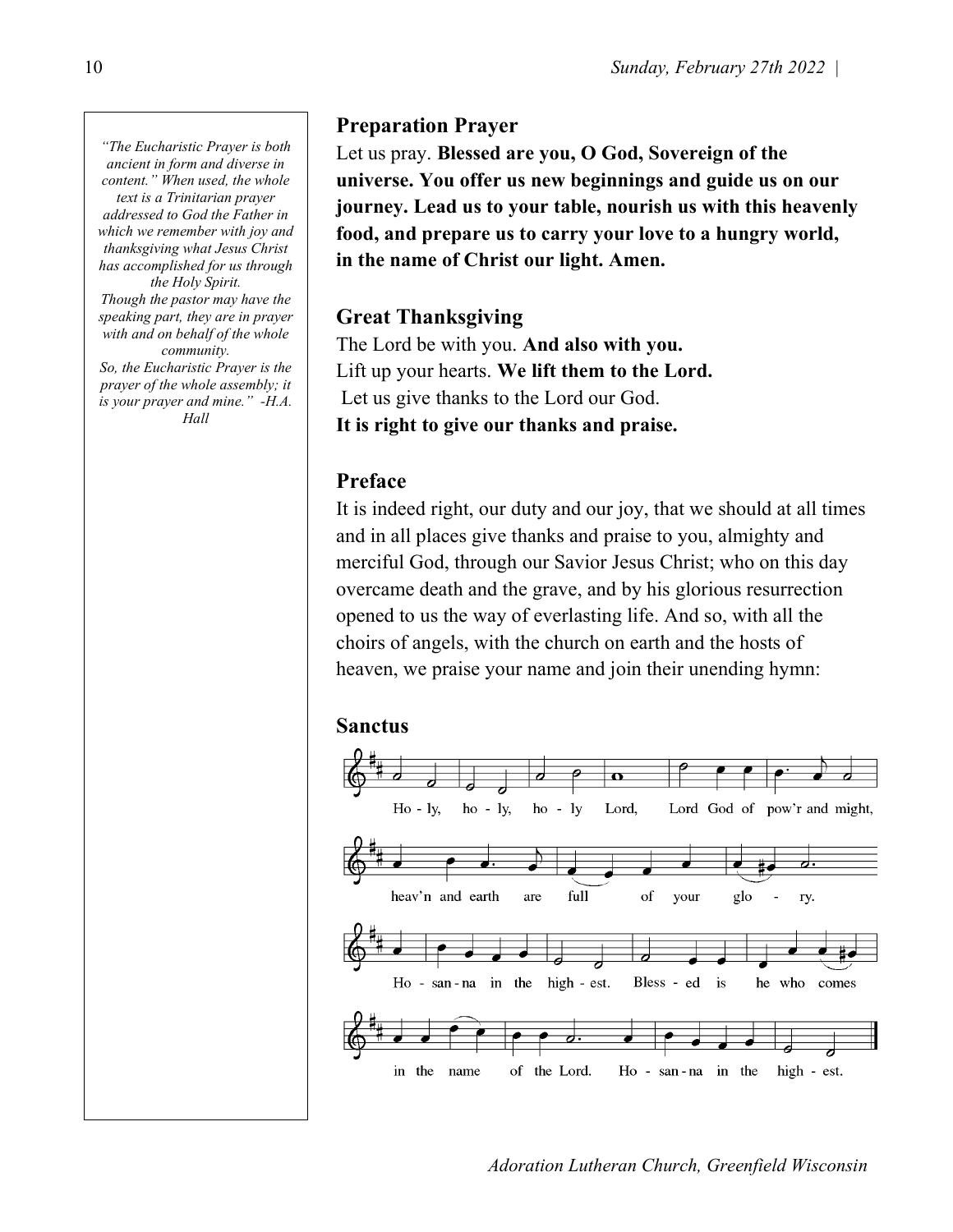### All are welcome at Christ's table, and at Adoration!

Jesus himself welcomes all to the Lord's Supper.

Here at Adoration, we practice "Open Communion," which means we welcome anyone to receive bread and wine, Christ's body and blood, the grace-filled gift of God. Jesus loves everyone and welcomes everyone to his table of grace and peace.

Children are welcome to come forward, either to receive a blessing or to receive Holy Communion.

# Thanksgiving at the Table

Blessed are you, O holy God: you are the Life and Light of all. By your powerful word you created all things. Through the prophets you called your people to be a light to the nations. Blessed are you for Jesus, your Son. He is your Light, shining in our darkness

and revealing to us your mercy and might.

## Words of Institution

Remembering, therefore, his preaching and healing, his dying and rising, and his promise to come again, we await that day when all the universe will rejoice in your holy and life-giving light.

By your Spirit bless us and this meal, that, refreshed with this heavenly food, we may be light for the world, revealing the brilliance of your Son.

Through him all glory and honor is yours, Almighty Father, with the Holy Spirit, in your holy Church, both now and forever. Amen

## Lord's Prayer

Gathered into one by the Holy Spirit, let us pray as Jesus taught us.

Our Father, who art in heaven, hallowed be thy name, thy kingdom come, thy will be done,

on earth as it is in heaven.

Give us this day our daily bread; and forgive us our trespasses, as we forgive those who trespass against us; and lead us not into temptation, but deliver us from evil. For thine is the kingdom, and the power, and the glory, forever and ever. Amen.

Please be seated. Invitation to Communion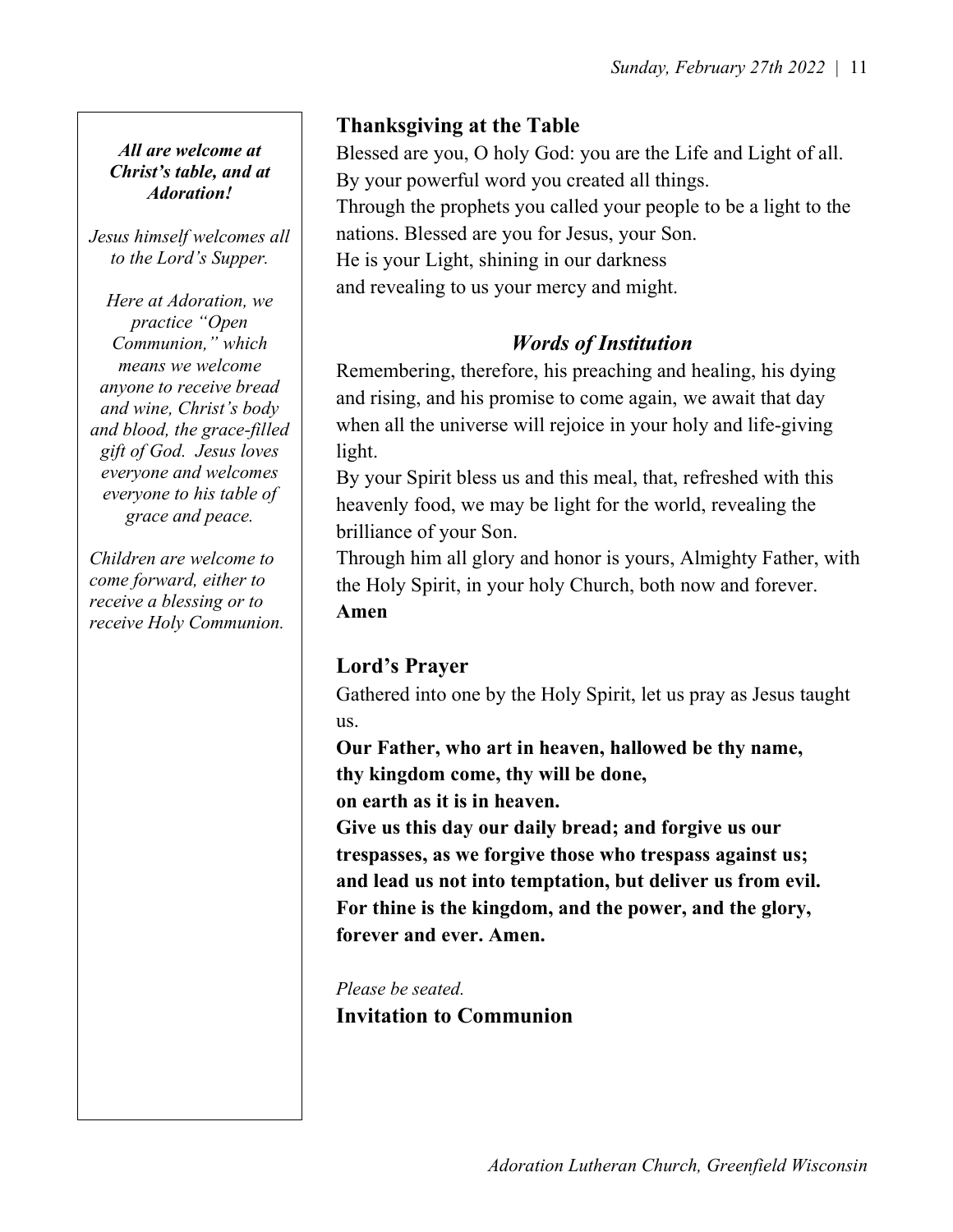We come forward to receive the elements today. Bring your offering and place it in the basket near the baptismal font. Please receive the elements and take them back to your pew before eating and drinking.

Refuse may be placed in the baskets as you depart worship.

Our blessing and benediction today mark our transition into the time of Lent, which will begin this coming Wednesday. In some congregations, the use of alleluia (Hebrew for "Let us praise God) is paused during the season of Lent, to return with glory on Easter Morning.

## Communion

# Communion Hymn #471, Let Us Break Bread Together

## Post-Communion Blessing

## Prayer After Communion

Let us pray. We give you thanks, gracious God, for we have feasted on the abundance of your house.

Send us to bring good news and to proclaim your favor to all, strengthened with the richness of your grace in your Son, Jesus Christ. Amen

## Sending

God blesses us and sends us in mission to the world.

## Benediction

Today we shout alleluia from the mountaintop; this week we enter the wilderness of Lent.

Let us pray. Loving God, thank you for the feast we've shared today and for the Lenten journey we will begin together. Thank you for the gifts of shared abundance and joy and for the gift of shared reflection, repentance, and prayer in the coming Lenten season.

Thank you for the gift of sharing life in community. Make us your beloved community in the world, at work for the sake of your justice, mercy, and love. In Jesus' name we pray. Amen.

May God bless you and keep you.

May God sustain you with this feast and be present in you in body, mind, and spirit.

May God use our feasting and fasting to bless the world, and to give you peace. Amen.

Closing Hymn ELW #545, Lord, Dismiss us With Your Blessing